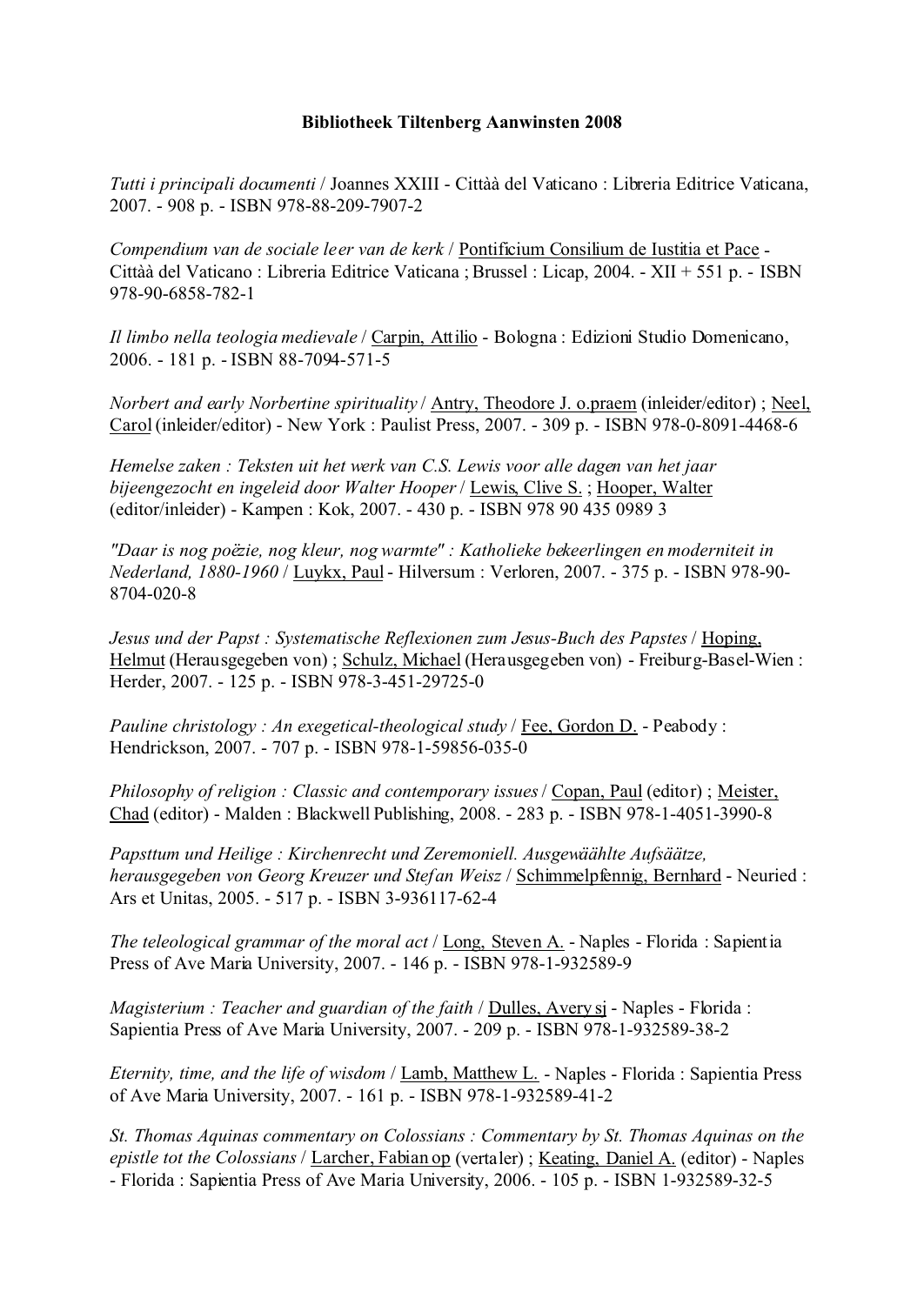*Mein Leben mit dem Papst : Johannes Paul II., wie er wirklich war* / Dziwisz, Stanislaw - Leipzig : Benno-Verlag, 2007. - 265 p. - ISBN 978-3-7462-2346-9

*Pio XII mezzo secolo dopo : Profilo storico-teologico di un Papa definito dal suo successore Giovanni XXIII: "Doctor optimus, Ecclesiae sanctae lumen, divinae legis ammonitor". Con ricordi e testimonianze di Giovanni Paolo II, Giuseppe Siri, Domenico Tardini, Augusto Del Noce, Pascalina Lenhert* / Spiazzi, Raimondo op a cura di. - Bologna : Edizioni Studio Domenicano, 1991. - 206 p.

*The pastoral epistles : First Timothy, Second Timothy, Titus* / Fiore, Benjamin sj - Collegeville (Minn.) : Liturgical press, 2007. - 253 p. - (Sacra Pagina; 12). - ISBN 978-0-8146-5814-7

*Die Dunkelmänner : Mythen, Lügen und Legenden um die Kirchengeschichte* / Hesemann, Michael - Augsburg : Sankt Ulrich Verlag, 2007. - 268 p. - ISBN 978-3-86744-016-5

*Die liturgische Gewänder und Insignien des Diakons, Presbyters und Bischofs in den Kirchen des byzantinischen Ritus* / Schnabel, Nikodemus C. osb - Wüürzburg : Echter-Verlag, 2008. - 161 p. - ISBN 978-3-429-03002-5

*Jesus und die Kirche : was sagt das Neue Testament?* / Söding, Thomas - Freiburg : Herder, 2007. - 318 p. - ISBN 3-451-29099-2

*Die Anaphora von Addai und Mari : Studien zu Eucharistie und Einsetzungsworten* / Lang, Uwe Michael (Herausgegeben von) ; Berger, David - Bonn : Nova & Vetera, 2007. - 210 p. - ISBN 978-3-936741-39-1

*The sepulchre of Christ and the medieval west : From the Beginning to 1600* / Morris, Collin - Oxford : Oxford University Press, 2005. - 427 p. - ISBN 978-0-19-923766-1

*Urstand, Fall und Erbsünde. In der nachaugustinischen Ära bis zum Beginn der Scholastik: Die lateinische Theologie* / Stickelbroeck, Michael - Freiburg/Basel/Wien : Herder, 2007. - 103 p. - (Handbuch der Dogmengeschichte. 2: Der trinitarische Gott. Die Schöpfung. Die Sünde). - ISBN 978-3-451-00780-4

*Der Traktat "De ecclesiastica potestate" des Aegidius Romanus : Eine spätmittelalterliche Herrschaftskonzeption des päpstlichen Universalismus* / Krüger, Elmar - Köln/Weimar/Wien : Böhlau, 2007. - 488 p. - (Forschungen zur kirchlichen Rechtsgeschichte und zum Kirchenrecht; 30). - ISBN 978-3-412-20037-4

*Heilige vor Gericht : Das Kanonisationsverfahren im europäischen Spätmittelalter* / Wetzstein, Thomas - Köln/Weimar/Wien : Böhlau, 2004. - 632 p. - (Forschungen zur kirchlichen Rechtsgeschichte und zum Kirchenrecht; 28). - ISBN 3-412-15003-7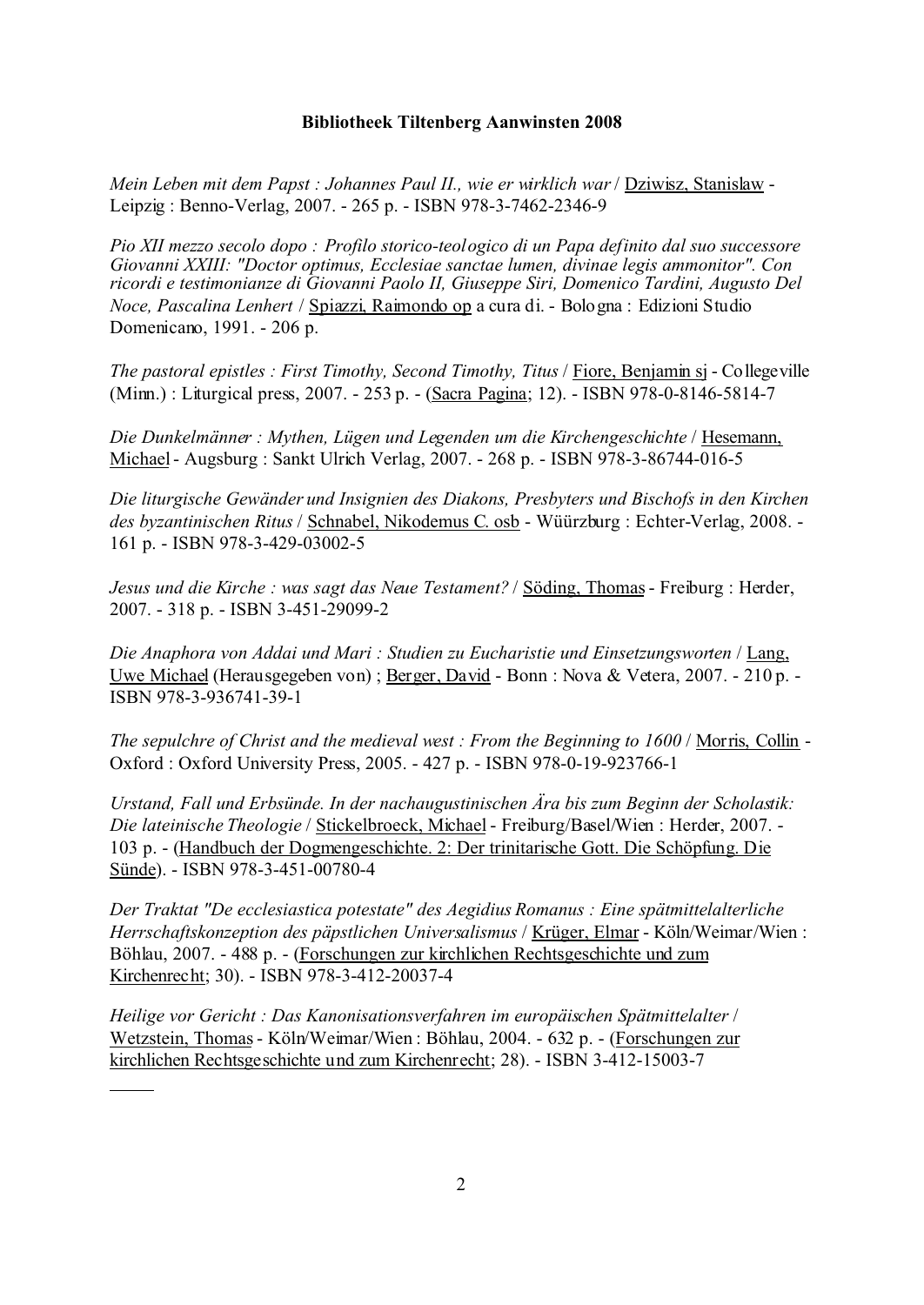*Rationale divinorum officiorum. Prologue and book one* / Durandus, Guillelmus ; Thibodeau, Timothy M. (vertaler) - New York : Columbia University Press, 2007. - 132 p. - ISBN 978-0- 231-51221-3

*Holiness and ecclesiology in the new testament* / Brower, Kent E. (editor) ; Johnson, Andy (editor) - Grand Rapids/Cambridge U.K. : Eerdmans, Wm. B., 2007. - 385 p. - ISBN 978-0- 8028-4560-3

*The sermon on the mount through the centuries from the early church to John Paul II* / Greenman, Jeffrey P. (editor) ; Larsen, Timothy (editor) ; Spencer, Stephen R. (editor) - Grand Rapids (Mich.) : Brazos Press, 2007. - 280 p. - ISBN 978-1-58743-205-7

*Ezra & Nehemiah* / Levering, Matthew - Grand Rapids (Mich.) : Brazos Press, 2007. - 236 p. - ISBN 978-1-58743-161-6

*John Paul II and the jewish people : A jewish-christian dialogue* / Dalin, David G. (editor) ; Levering, Matthew (editor) - Lanham : Sheed & Ward/ Rowman & Littlefield Publ., 2008. - 175 p. - ISBN 978-0-7425-5999-8

*Als korrels tussen kaf : Preken over teksten uit het Marcus- en het Lucasevangelie (Sermones de scripturis 94A-116 + 367)* / Augustinus, Aurelius ; Gehlen-Springorum, Joke (inl./vert./comment.) ; Hunink, Vincent (inl./vert./comment.) ; van Reisen, Hans (inl./vert./comment.) ; Six-Wienen, Annemarie (inl./vert./comment.) - Budel : Damon, 2007. - 325 p. - ISBN 978 90 5573 816 8

*Annäherungen an "Jesus von Nazareth". Das Buch des Papstes in der Diskussion* / Tück, Jan-Heiner (Herausgegeben von) - Ostfildern : Matthias Grüünewald, 2007. - 200 p. - ISBN 978- 3-7867-2696-8

*Symphonie des Glaubens : Junge Münchener Theologen im Dialog mit Joseph Ratzinger/Benedikt XVI* / Hastetter, Michaela C. (Herausgegeben von) ; Ohly, Christoph (Herausgegeben von) ; Vlachonis, Georgios (Herausgegeben von) - St. Ottilien : EOS-Verlag, 2007. - 244 p. - ISBN 978-3-8306-7293-7

*A rabbi talks with Jesus* / Neusner, Jacob - Montreal & Kingston-London-Ithaca : McGill-Queen's University Press, 2007. - 161 p. - ISBN 978-0-7735-2046-2

*Studies in the philosophy of William of Auvergne, bishop of Paris (1228-1249)* / Teske, Roland J. sj - Milwaukee (Wis.) : Marquette University Press, 2006. - 274 p. - ISBN 0-87462- 674-9

*Pius Parsch in der liturgiewissenschaftlichen Rezeption* / Bachler, Winfried osb ; Pacik, Rudolf ; Redtenbacher, Andreas (Herausgegeben von) - Würzburg : Echter, 2005. - 331 p. - (Pius Parsch Studien; 3). - ISBN 3-429-02695-4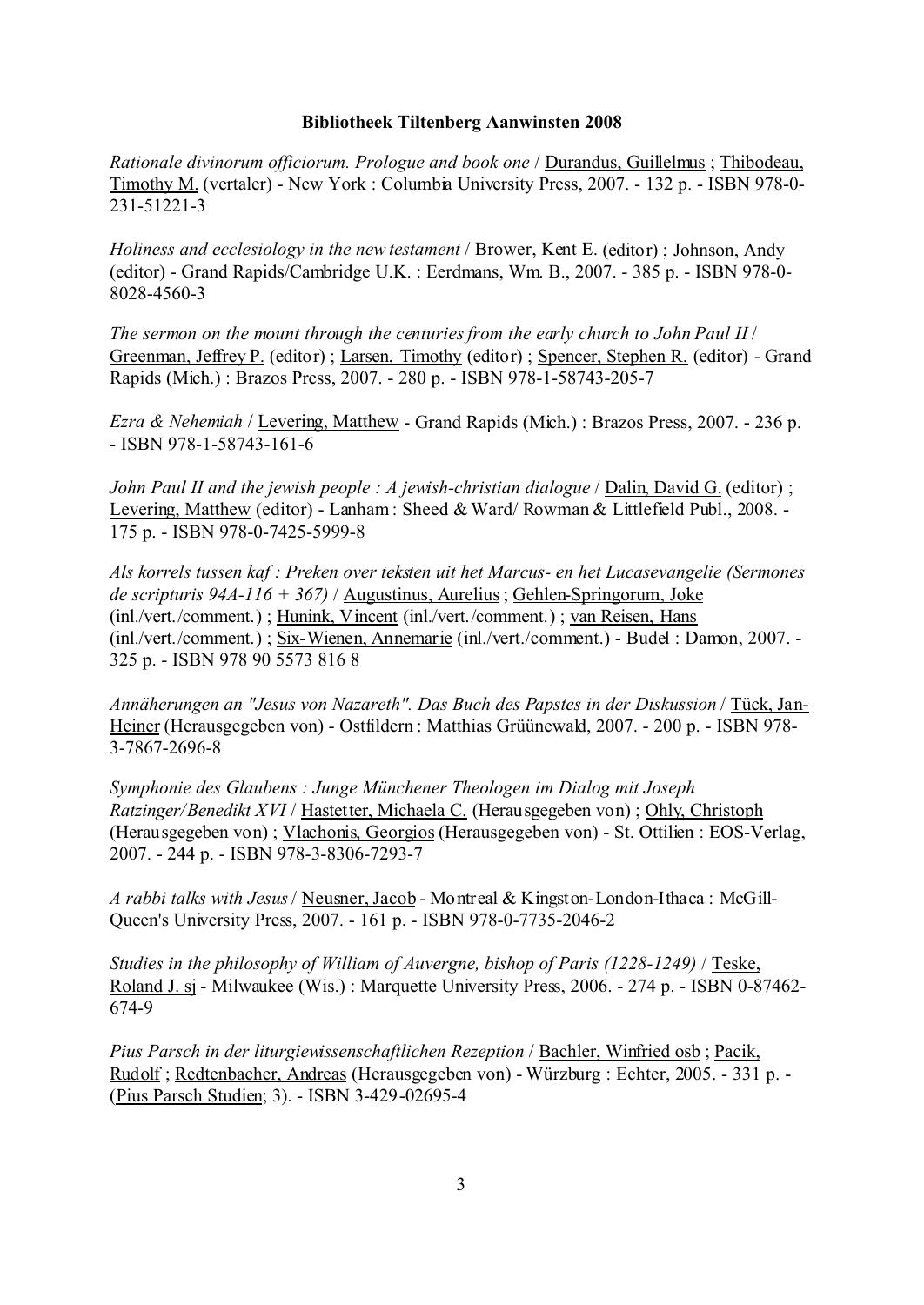*Predigten in deutscher Übersetzung : Band 3 (Band XVIII der Opera omnia) Sermones CXXII-CCIII* / **Nikolaus Cusanus** - Münster : Aschendorff, 2007. - 545 p. - ISBN 978-3-402- 03483-5

*The hidden enemies of the priesthood : The contributions of St. Thomas Aquinas* / Cole, Basil op - New York : St. Paul, 2007. - 234 p. - ISBN 978-0-8189-1226-9

*Holiness and ecclesiology in the new testament* / Brower, Kent E. (editor) ; Johnson, Andy (editor) - Grand Rapids/Cambridge U.K. : Eerdmans, Wm. B., 2007. - 385 p. - ISBN 978-0- 8028-4560-3

*After 40 years : Vatican council II's diverse legacy : Proceedings from the 28th annual convention of the fellowship of catholic scholars, september 23-25, 2005. Charlotte, North Carolina* / Whitehead, Kenneth D. (editor) - South Bend : St. Augustine's Press, 2007. - XV + 285 p. - ISBN 978-1-58731-016-4

*The mother of the Lord : Memory, presence, hope* / Pontifical International Marian Academy - New York : Society of St. Paul, 2007. - 125 p. - ISBN 978-0-8189-1249-8

*Wijsheid van leerlingen : Preken over teksten uit de Handelingen van de Apostelen (Sermones de scripturis 148-150)* / Augustinus, Aurelius - Budel : Damon, 2007. - 103 p. - ISBN 978 90 5573 819 9

*After 40 years : Vatican council II's diverse legacy : Proceedings from the 28th annual convention of the fellowship of catholic scholars, september 23-25, 2005. Charlotte, North Carolina* / Whitehead, Kenneth D. (editor) - South Bend : St. Augustine's Press, 2007. - XV + 285 p. - ISBN 978-1-58731-016-4

*L'action eucharistique : Origine, développement, interprétation* / Mazza, Enrico - Paris : Cerf, 2005. - 381 p. - ISBN 2-204-05903-X

*Jésus Christ, grand prêtre de l'ancienne et de la nouvelle alliance : Étude théologique et herméneutique du commentaire de saint Thomas d'Aquin sur l'épitre aux Hébreux* / Guggenheim, Antoine - Paris : Parole et Silence, 2007. - 800 p. - ISBN 978-2-84573-185-1

*The priority of Christ : Toward a postliberal catholicism* / Barron, Robert - Grand Rapids (Mich.) : Brazos Press, 2007. - 352 p. - ISBN 978-1-58743-198-2

*St. Thomas Aquinas and the mendicant controversies. Three translations* / Thomas Aquinas ; Johnson, Mark F. (inleider) - Leesburg, Virginia : Atlethes Press, 2007. - 428 p. - ISBN 978-1- 934182-00-0

*Filosofia e letteratura in Karol Wojtyla* / Delogu, Antonio (a cura di) ; Morace, Aldo M. (a cura di) - Città del Vaticano : Urbaniana University Press, 2007. - 277 p. - ISBN 978-88-401- 8092-2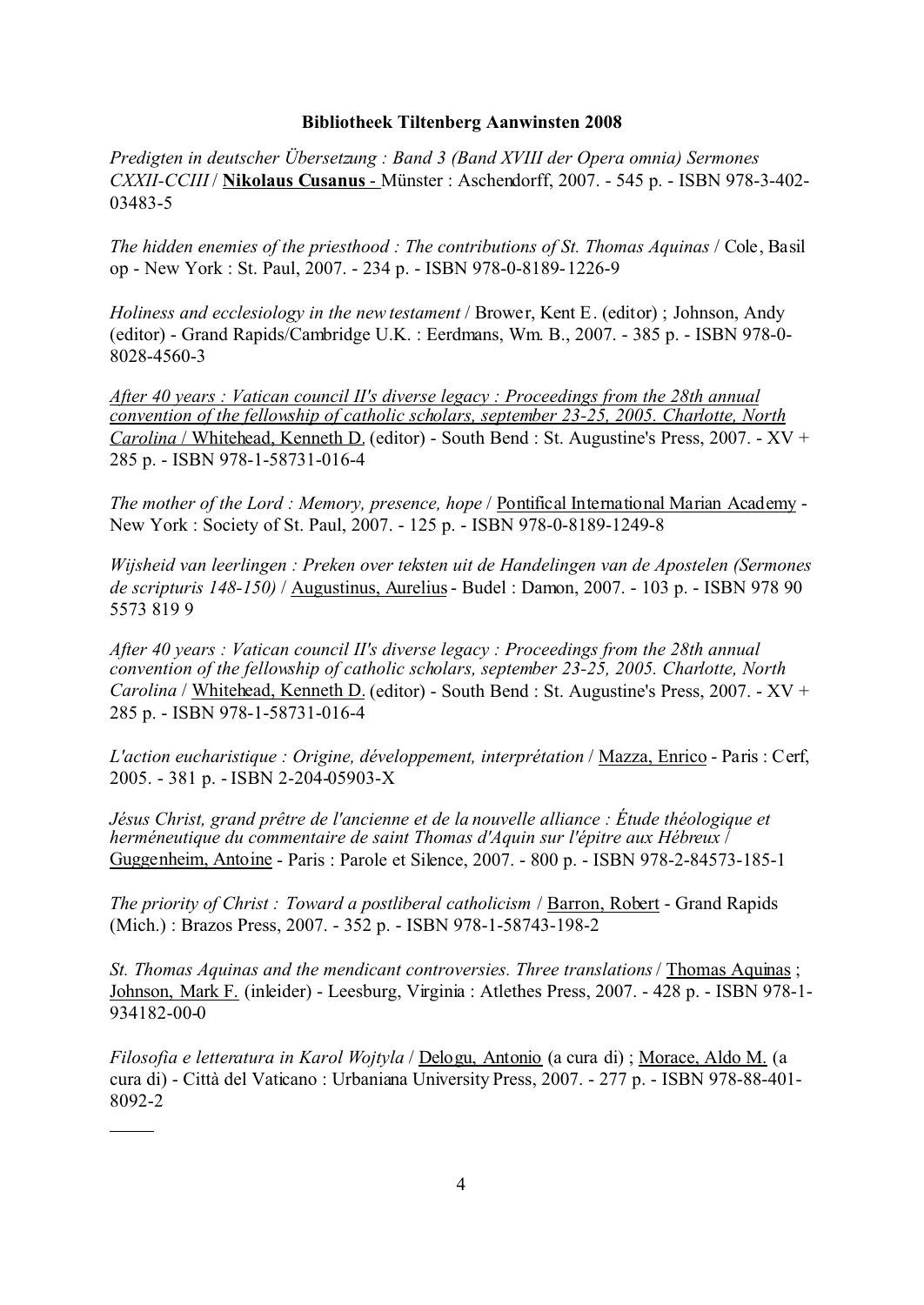*Retorica* / Aristoteles ; Huys, Marc (inleider/vertaler/commentator) - Groningen : Historische uitgeverij, 2004. - 274 p. - ISBN 90 6554 00 75

*The spiritual brain : A neuroscientist's case for the existence of the soul* / Beauregard, Mario ; O'Leary, Denyse - New York : HarperOne, 2007. - 368 p. - ISBN 978-0-06-085883-4

*Wat betekent religie vandaag?* / Taylor, Charles - Kapellen : Pelckmans ; Kampen : Klement, 2003. - 108 p. - ISBN 90 77070 33 8

*De rollen van de Dode Zee* / Garcíía Martíínez, Florentino ; Van der Woude, Adam Simon ; Popovic, Mladen - Kampen : Ten Have, 2007. - 987 p. - ISBN 978 90 259 5797 1

*Encyclopedie van bijbelse plaatsen : Landen, streken & steden, archeologie & topografie* / Bimson, John J. - Kampen : Kok, 2007. - 407 p. - ISBN 978 90 435 0683 0

*Goed onderwijs : Christendom voor beginners (De catechizandis rudibus)* / Augustinus, Aurelius ; Hunink, Vincent (inleider/vertaler/commentator) ; van Reisen, Hans (inleider/vertaler/commentator) - Budel : Damon, 2008. - 216 p. - ISBN 978 90 5573 861 8

*Die Hirtenrede des Johannesevangeliums : Wandlungen in der Interpretation eines biblischen Textes im Mittelalter (6.-12. Jahrhundert)* / Wiesheu, Annette - Paderborn/Müünchen/Wien/Züürich : Schööningh, 2007. - 327 p. - ISBN 978-3-506-75711-1

*Ancient philosophy : Essential readings with commentary* / Smith, Nicholas D (editor) ; Allhoff, Fritz (editor) ; Vaidya, Anand J. (editor) - Malden : Blackwell, 2008. - 445 p. - ISBN 978-1-4051-3563-4

*Denkers van nu* / Achterhuis, Hans J. (redactie) ; Sperna Weiland, Jan (redactie) ; Teppema, Sytske E. (redactie) ; De Visscher, Jacques (redactie) - Diemen : Veen Magazines B.V., 2005. - 477 p. - ISBN 90 76988 78 1

*Priests for the third millennium* / Dolan, Timothy M - Huntington : Our Sunday Visitor, 2000. - 334 p. - ISBN 0-87973-319-5

*Brieven van Bernadette uit Lourdes en Nevers* / Soubirous, Bernadette ; Chatelion Counet, Patrick (vertaler/commentator) - 's-Hertogenbosch : Katholieke Bijbelstichting, 2008. - 206 p. - ISBN 978 90 6173 027 9

*The legacy of John Paul II. An evangelical assessment* / Perry, Tim (editor) - Downers Grove : InterVarsity Press, 2007. - 327 p. - ISBN 978-0-8308-2595-0

*Jesus in the talmud* / Schäfer, Peter - Princeton/Oxford : Princeton University Press, 2007. - 210 p. - ISBN 978-0-691-12926-6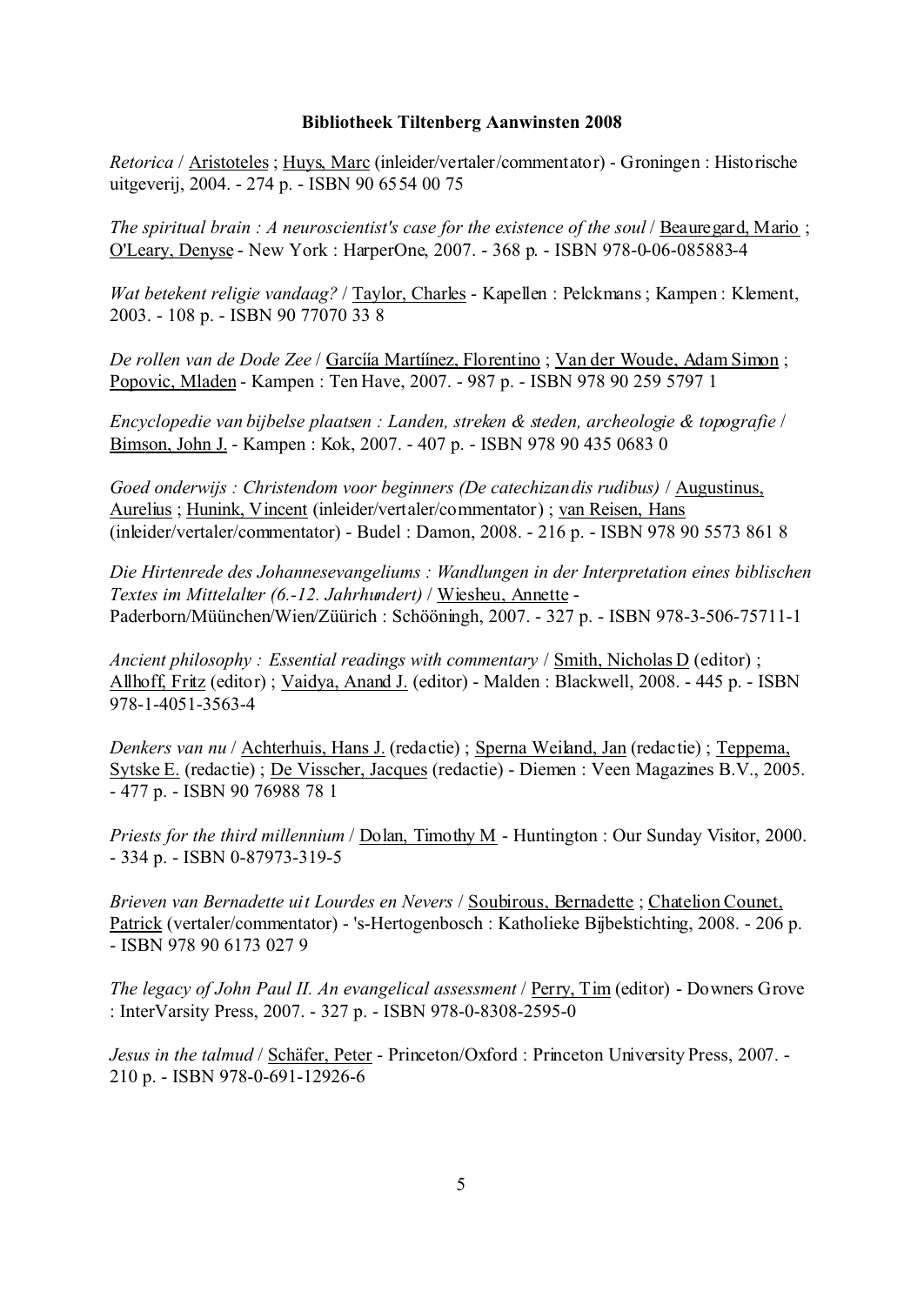*Works of St. Bonaventure : Commentary on the gospel of John. Volume XI* / Karris, Robert J. ofm (inleider/vertaler/commentator) ; Bonaventura, Sanctus - New York : Franciscan Institute/Saint Bonaventure University, 2007. - 1110 p. - ISBN 978-1-57659-143-7

*Middelnederlandse bijbelvertalingen* / den Hollander, August (onder redactie van) ; Kwakkel, Erik (onder redactie van) ; Scheepsma, Wybren (onder redactie van) - Hilversum : Verloren, 2007. - 207 p. - ISBN 978-90-6550-964-2

*Il segno della donna : Maria nella teologia di Joseph Ratzinger* / Masciarelli, Michele G. - Milano : San Paolo, 2007. - 189 p. - ISBN 978-88-215-5841-2

*Ecco tua Madre : La Madre di Gesù nel magistero di Giovanni Paolo II e nell'oggi della chiesa e del mondo* / Perrella, Salvatore M. - Milano : San Paolo, 2007. - 663 p. - ISBN 978- 88-215-5880-1

*Il segno della donna : Maria nella teologia di Joseph Ratzinger* / Masciarelli, Michele G. - Milano : San Paolo, 2007. - 189 p. - ISBN 978-88-215-5841-2

*Religieus erfgoed uit kerken en kloosters in de Lage Landen. Geïïllustreerd lexicon van Nederlandse en Vlaamse termen* / van Zanten, Mieke - Zutphen : Walburg Pers ; Stichting Kerkelijk Kunstbezit in Nederland, 2008. - 311 p. - ISBN 978 90 5730 522 1 *De bijbel spiritueel : Bronnen van geestelijk leven in de bijbelse geschriften* / Maas, F.A. (redactie) ; Maas, J.J.C. (redactie) ; Spronk, K. (redactie) - Zoetermeer : Meinema ; Kapellen : Pelckmans, 2004. - 793 p. - ISBN 90 211 3959 6

*Kom, wees mijn licht : De persoonlijke geschriften van de 'Heilige van Calcutta'* / Teresa, Mother ; Kolodiejchuk, Brian (redactie) - Baarn : Tirion, 2008. - 367 p. - ISBN 978 90 4391 156 6

*Dialogue against the Jews = Dialogus contra Iudaeos* / Petrus Alfonsi ; Resnick, Irven M. (inleider/vertaler) - Washington, D.C. : Catholic University of America Press, 2006. - XXV, 209 p. - ISBN 978-0-8132-1390-3

*Der Grosse Katechismus = Summa doctrina christianae (1555)* / Petrus Canisius sj ; Filser, Hubert (vertaler) ; Leimgruber, Stephan (vertaler) - Regensburg : Schnell und Steiner, 2003. - 375 p. - (Jesuitica. Quellen und Studien zu Geschichte, Kunst und Literatur der Gesellschaft Jesu im deutschschprachigen Raum; 6). - ISBN 3-7954-1624-8

*Petrus Canisius: Botschafter Europas* / Haub, Rita - Kevelaer : Topos plus, 2004. - 111 p. - ISBN 3-7867-8513-9

*Faith on the Margins: Catholics and Catholicism in the Dutch Golden Age* / Parker, Charles H. - Cambridge (Mass.) : Harvard University Press, 2008. - 331 p. - ISBN 978-0-674-02662-9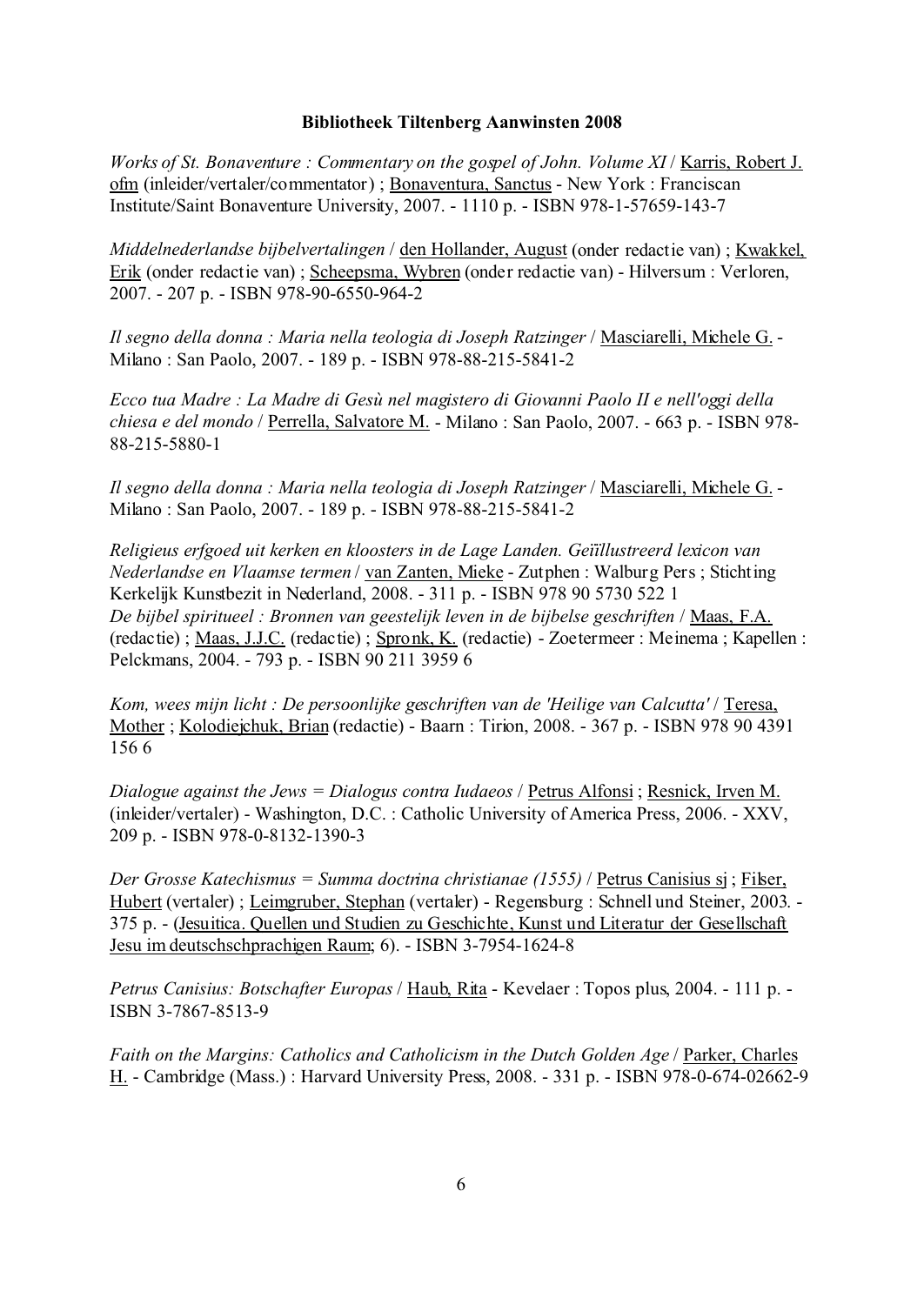*Alles heeft zijn tijd. Inspiratie voor elke dag* / Benedictus XVI ; Hohn-Morisch, Ludger (editor/samensteller) ; **Geerling, Ad** (vertaler) - Kampen : Kok ; Averbode : Altiora, 2008. - 395 p. - ISBN 978-90-435-1453-8

*Christian conscience in support of the right to life* / Sgreccia, Elio (editor) ; Laffitte, Jean (editor) ; Pontificia Academia pro Vita (corporatie) - Città del Vaticano : Libreria Editrice Vaticana, 2008. - 266 p. - ISBN 978-88-209-7957-7

*Dominus est: Riflessioni di un vescovo dell'Asia Centrale sulla sacra Comunione* / Schneider, Athanasius ; Ranjith, Malcolm (voorwoord) - Cittàà del Vaticano : Libreria Editrice Vaticana, 2008. - 66 p. - ISBN 978-88-209-8001-6

*Aquinas the Augustinian* / Dauphinais, Michael ; David, Barry ; Levering, Matthew - Washington, D.C. : Catholic University of America Press, 2007. - XXIV, 291 p. - ISBN 978- 0-81321492-4

*Die "Tridentinische" Messe : Aufbruch oder Rückschritt* / Kunzler, Michael - Paderborn : Bonifatius, 2008. - 126 p. - ISBN 978-3-89710-398-6

*Nulla est caritas sine iustitia. 1983-2008 : XXV Anniversario della Promulgazione del Codice di Diritto Canonico* / Facoltà di Diritto Canonico - Angelicum - Roma : Angelicum University Press, 2008. - 401 p.

*La liturgia nel XX secolo: Un bilancio* / Trolese, Francesco G. B. (a cura di) - Padova : Edizioni Messagero, 2006. - 348 p. - ISBN 978-88-250-1468-6

*Von der Welt durch die Hölle zum Paradies. Das mittelalterliche Jenseits* / Dinzelbacher, Peter - Paderborn : Schööningh, 2007. - 254 p. + Abb. - ISBN 978-3-506-75645-9

*Wanneer de schepping kreunt in barensweeën. Hedendaagse reflecties over schepping* / Haers, Jacques sj (onder redactie van) ; Decoene, Anneleen (onder redactie van) ; Servaas, Marianne (onder redactie van) - Antwerpen : Halewijn, 2008. - 176 p. - (Logos : Leuvense Ontmoetingen rond Geloof, Openbaring en Spiritualiteit; 3). - ISBN 978-90-8528-072-9

*Wat mogen we hopen? Perspectieven op de verrijzenis van het lichaam* / Boeve, Lieven (onder redactie van) ; Decoene, Anneleen (onder redactie van) - Antwerpen : Halewijn, 2007. - 200 p. - (Logos : Leuvense Ontmoetingen rond Geloof, Openbaring en Spiritualiteit; 2). - ISBN 978-90-8528-048-4

*Expositio super librum generationis* / Christianus dictus Stabulensis ; Huygens, R.B.C. (editor) - Turnhout : Brepols Publishers, 2008. - 609 p. - (Corpus Christianorum, Continuatio Mediaeualis; 224). - ISBN 978-2-503-05241-0

*Liber prefigurationum Christi et ecclesie. Liber de gratia Novi Testamenti* / Dinkova-Bruun, Greti (editor) - Turnhout : Brepols, 2007. - XXXIX,189 p. - (Corpus christianorum. Continuatio mediaevalis; 195). - ISBN 978-2-503-04951-9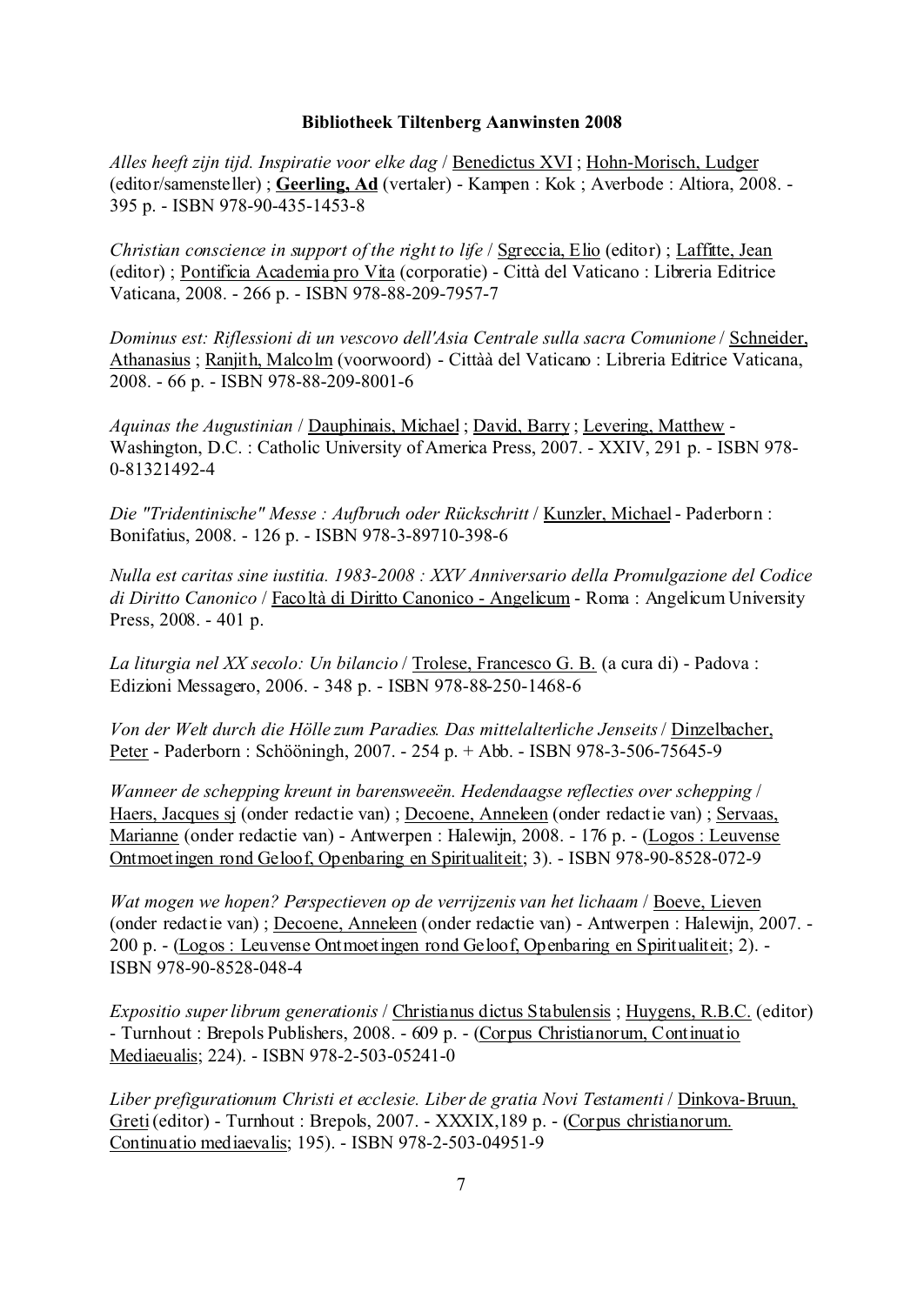*Missale Romanum ex decreto SS. Concilii Tridentini restitutum summorum pontificum cura recognitum editio typica 1962.* - Città del Vaticano : Libreria Editrice Vaticana, 2007. - (Monumenta Liturgica Piana; 1). - ISBN 978-88-209-7965-2

*Romeins Martyrologium - Nederlandse Standaard-Editie* / Beleidssector liturgie van de Nederlandse bisschoppenconferentie (corporatie) ; Nationale raad voor liturgie (corporatie) - Vlagtwedde : Vereniging voor Latijnse Liturgie, 2008. - 942 p. - ISBN 978-90-70906-06-1

*John Henry Newman. Een pleitbezorger der leken* / Meulenberg, Leo F.J. - Averbode : Altiora, 2008. - 104 p. - (Meesters in spiritualiteit). - ISBN 978-90-317-2578-6

*The Mass as Sacrifice. Theological reflections on the sacrificial elements of the Mass* / Collins, James B. III ; Egan, Edward (inleider) - New York : St. Paul ; New York : Alba House, 2008. - XVII, 78 p. - ISBN 978-0-8189-1258-0

*Philipp Neri, der Apostel der Freude, und das Oratorium. Mit ausgewäählten Quellen oratorianischen Lebens* / Wodrazka, Paul B. (Herausgegeben von) - Bonn : Nova & Vetera, 2008. - 289 p. - ISBN 978-3-936741-61-2

*Gods eenzame zwijgers : De spirituele weg van de kartuizers* / Peeters, Tim - Gent : Carmelitana, 2007. - 189 p. - ISBN 978-90-76671-64-2

*Gods predikers : Dominicanen in Nederland (1795-2000)* / Monteiro, Marit - Hilversum : Verloren, 2008. - 991 p. - ISBN 978-90-8704-030-7

*Getuigen voor Christus : Rooms-katholieke bloedgetuigen uit Nederland in de twintigste eeuw* / Hamans, P.W.F.M. ; Mesters, G. - Utrecht : Nederlandse bisschoppenconferentie ; Den Bosch : Nationale Raad voor Liturgie, 2008. - 672 p.

*Wondtekenen, wondertekenen : Over de stigmatisatie van Franciscus* / Speelman, Willem M. (redactie) - Assen : Van Gorcum, 2006. - 216 p. - ISBN 90 232 4218 1

*Participatory biblical exegesis : A theology of biblical interpretation* / Levering, Matthew - Notre Dame (Ind.) : University of Notre Dame Press, 2008. - 310 p. - ISBN 978-0-268- 03408-5

*Ceremonies of the modern roman rite : the eucharist and the liturgy of the hours. A manual for clergy and all involved in liturgical ministries* / Elliott, Peter J. - San Francisco (Calif.) : Ignatius Press, 2005. - XIX, 360 p. - ISBN 978-0-89870-830-1

*Ceremonies of the liturgical year according to the modern roman rite. A manual for clergy and all involved in liturgical ministries* / Elliott, Peter J. - San Francisco (Calif.) : Ignatius Press, 2002. - XV, 238 p. - ISBN 978-0-89870-829-5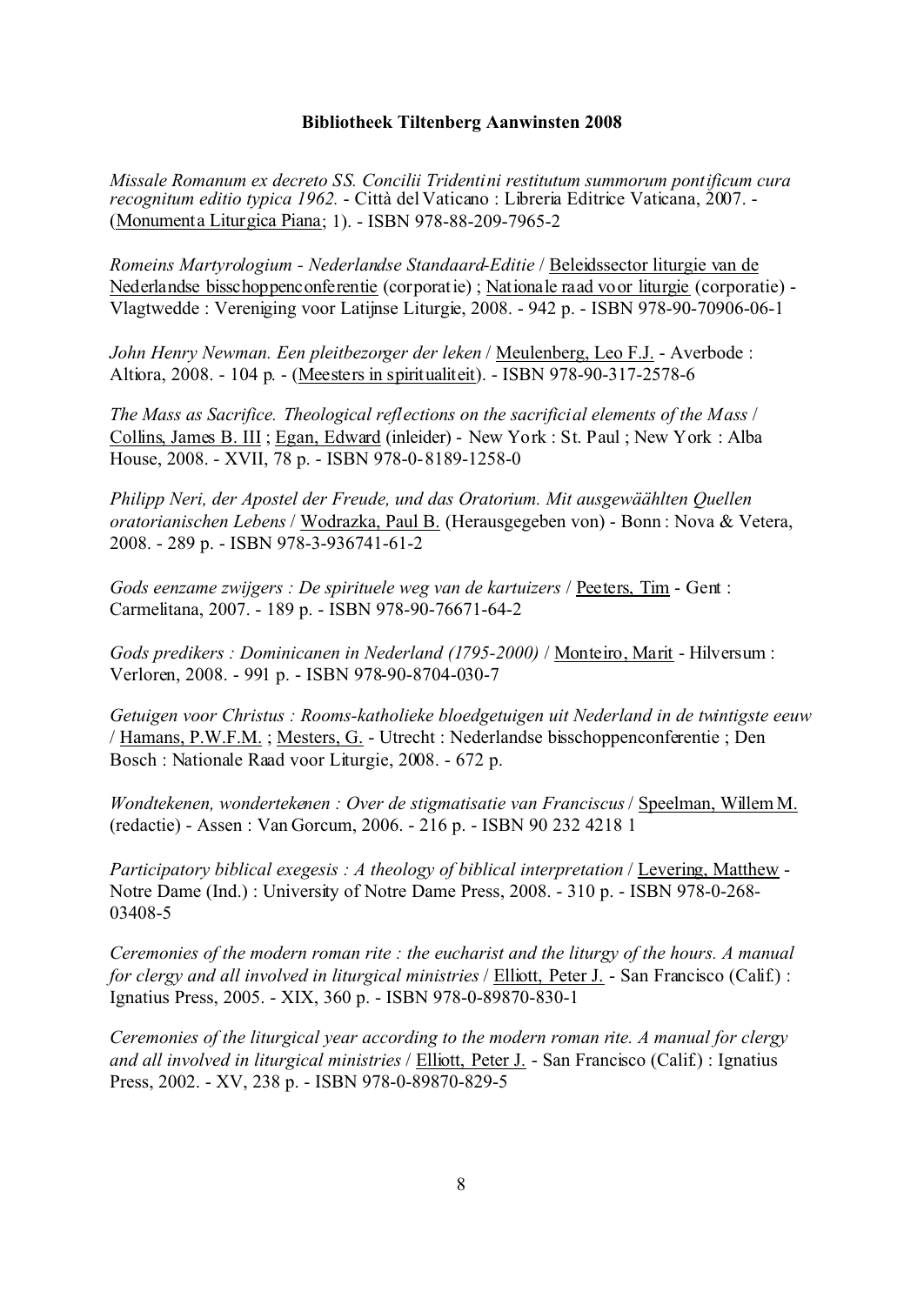*Liturge sein : Entwurf einer Ars celebrandi* / Kunzler, Michael - Paderborn : Bonifatius, 2007. - XII, 747 p. - ISBN 978-3-89710-377-1

*Answering the New Atheism : Dismantling Dawkins' Case against God* / Hahn, Scott ; Wiker, Benjamin - Steubenville : Emmaus Road, 2008. - 151 p. - ISBN 978-1-931018-48-7

*Pius IX - Der Immaculata-Papst : Von der Marienverehrung Giovanni Maria Mastai Ferrettis zur Definierung des Immaculata-Dogmas* / Seifert, Veronika Maria - Roma : Pontificia universitas Lateranensis, 2008. - XVII, 533 p.

*Die Enzyklika "Humanae Vitae" im Lichte von "Veritatis Splendor". Verantwortete Elternschaft als Anwendungsfall der Grundlagen der Katholischen Morallehre* / Schulz, Christian - St. Ottilien : EOS-Verlag, 2008. - XIII, 289 p. - (Moraltheologische Studien. Neue Folge; 6). - ISBN 978-3-8306-7327-9

*Theologie des Gottesdienstes*, hrsg. Martin Klöckener, Häussling, Angelus A., Messner, Reinhard, Friedrich Pustet:Regensburg, 2008, 607 p. - (Gottesdienst der Kirche. Handbuch der Liturgiewissenschaft 2.2) ISBN 978-3-7917-2114-9

*According to Paul : Studies in the theology of the Apostle* / Fitzmyer Joseph A.-Paulist Press, New York, 1993, 177 p.

*La spiritualità sacerdotale di Paolo VI. Una mistica incarnata nella storia* / Rossetti, Bruno - Cinisello Balsamo : San Paolo, 2008. - 434 p. - ISBN 978-88-215-6141-2

*Ordinary work, extraordinary grace. My spiritual journey in Opus Dei* / Hahn, Scott W. - New York : Doubleday, 2006. - 155 p. - ISBN 978-0-385-519243

*Opening the sealed book : Interpretations of the Book of Isaiah in Late Antiquity* / Blenkinsopp, Joseph - Grand Rapids (Mich.) : William B. Eerdmans Publishing Company, 2006. - XX, 315 p. - ISBN 978-0-8028-4021-9

*De hand van God : De mooiste heiligenlevens uit de Legenda Aurea* / Jacobus de Voragine ; Hunink, Vincent (samensteller/vertaler) ; Nieuwenhuis, Mark (samensteller/vertaler) - Amsterdam : Athenaeum-Polak & Van Gennep, 2006. - 294 p. - ISBN 90-253-5890-x

*Ethics without God? The divine in contemporary moral and political philosophy* / Di Blasi, Fulvio (editor) ; Hochschild, Joshua P. (editor) ; Langan, Jeffrey (editor) - South Bend : St. Augustine's Press ; Thomas International, 2008. - XI, 146 p. - ISBN 978-1-58731-225-0

*The theology of Paul the Apostle* / Dunn, James D.G. - Grand Rapids : Eerdmans, 1998. - XXXVI, 808 p. - ISBN 0-8028-38844-8

*Gezichten van de mens bij Paul Ricoeur* / Boey, Koen - Antwerpen-Apeldoorn : Garant, 2008. - 133 p. - ISBN 978-90-441-2279-4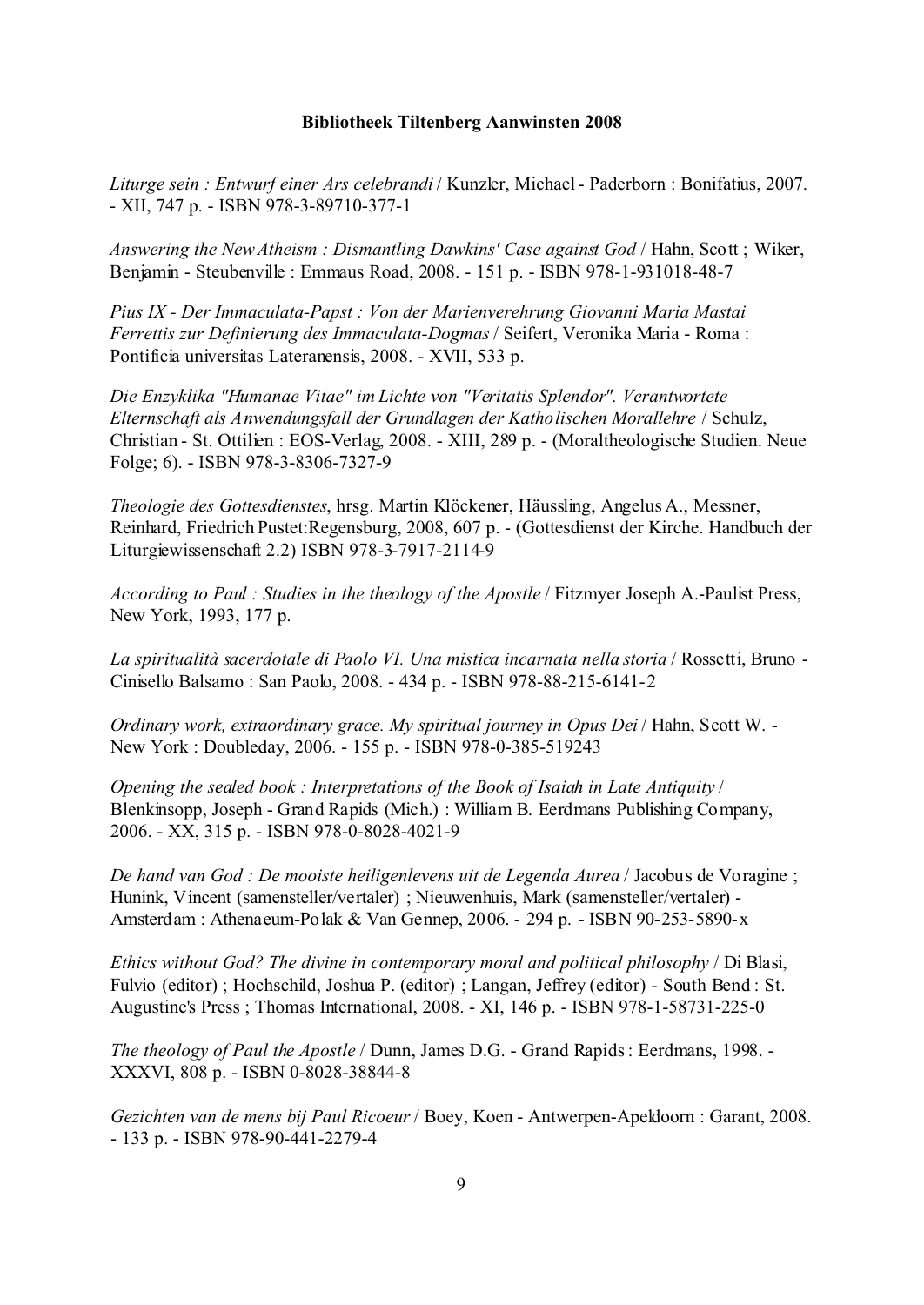*Aristotle's gradations of being in Metaphysics E-Z* / Owens, Joseph cssr ; Gerson, Lloyd P. (editor/inleider) - South Bend : St. Augustine's Press, 2008. - XLVII, 186 p. - ISBN 978-1- 58731-028-7

*Vatican II : Renewal within tradition* / Levering, Matthew (editor) ; Lamb, Matthew L. (editor) - Oxford : Oxford University Press, 2008. - XXIV, 462 p. - ISBN 978-0-19-533267-4

*Virtue's end : God in the moral philosophy of Aristotle and Aquinas* / Di Blasi, Fulvio (editor) ; Hochschild, Joshua P. (editor) ; Langan, Jeffrey (editor) ; McInerny, Ralph (inleider) - South Bend : St. Augustine's Press ; Thomas International, 2008. - XII 138 p. - ISBN 978-1-58731- 901-3

La parola di Dio compia la sua corsa : I loci theologici alla luce della Dei Verbum / Lorizio, Giuseppe (editor) ; Sanna, Ignazio (editor) - Città del Vaticano : Lateran University Press, 2006. - 244 p. - (Dibattito per il Millenio; 5). - ISBN 88-465-0536-0

Kritiek van de zuivere rede / Kant, Immanuel ; Veenbaas, Jabic (inleider/vertaler/commentator) ; Visser, Willem (inleider/vertaler/commentator) - Amsterdam : Boom, 2005. - 689 p. - ISBN 90-5352-702-8

Kritiek van de praktische rede / Kant, Immanuel ; Veenbaas, Jabic (inleider/vertaler/commentator) ; Visser, Willem (inleider/vertaler/commentator) - Amsterdam : Boom, 2006. - 230 p. - ISBN 978.90.8506.130.4

Isaiah 34-66 / Watts, John D. - Nashville : Thomas Nelson Publishers, 2005. - XVII, p. 504-956 - (Word Biblical Commentary; 25). - ISBN 0-7852-5011-5

Isaiah 1-33 / Watts, John D. - Nashville : Thomas Nelson Publishers, 2005. - CXXI, p.4-500 - (Word Biblical Commentary; 24). - ISBN 0-7852-5010-7

Life issues, medical choices: Questions and answers for catholics / Smith, Janet E. ; Kaczor, Christopher R. - Cincinnati : St. Anthony Messenger Press, 2007. - 188 p. - ISBN 978-0-86716-808-2

The Gilson lectures on Thomas Aquinas / Reilly,James P. (inleider) - Toronto : Pontifical Institute of Mediaeval Studies, 2008. - 246 p. - ISBN 978-0-88844-730-2

Theology of priesthood / Galot, Jean sj - San Francisco : Ignatius Press, 2005. - 274 p. - ISBN 1-58617-096-1

The Sentences, Book 2 : On creation / Petrus Lombardus ; Silano, Giulio (vertaler) - Toronto : Pontifical Institute of Mediaeval Studies, 2008. - XLV, 236 p. - (Mediaeval Sources in Translation; 43). - ISBN 978-0-88844-293-2

Canonizzazioni e infallibilità pontificia in età moderna / Giovannucci, Pierluigi - Brescia : Morcelliana, 2008. - 247 p. - ISBN 978-88-372-2264-8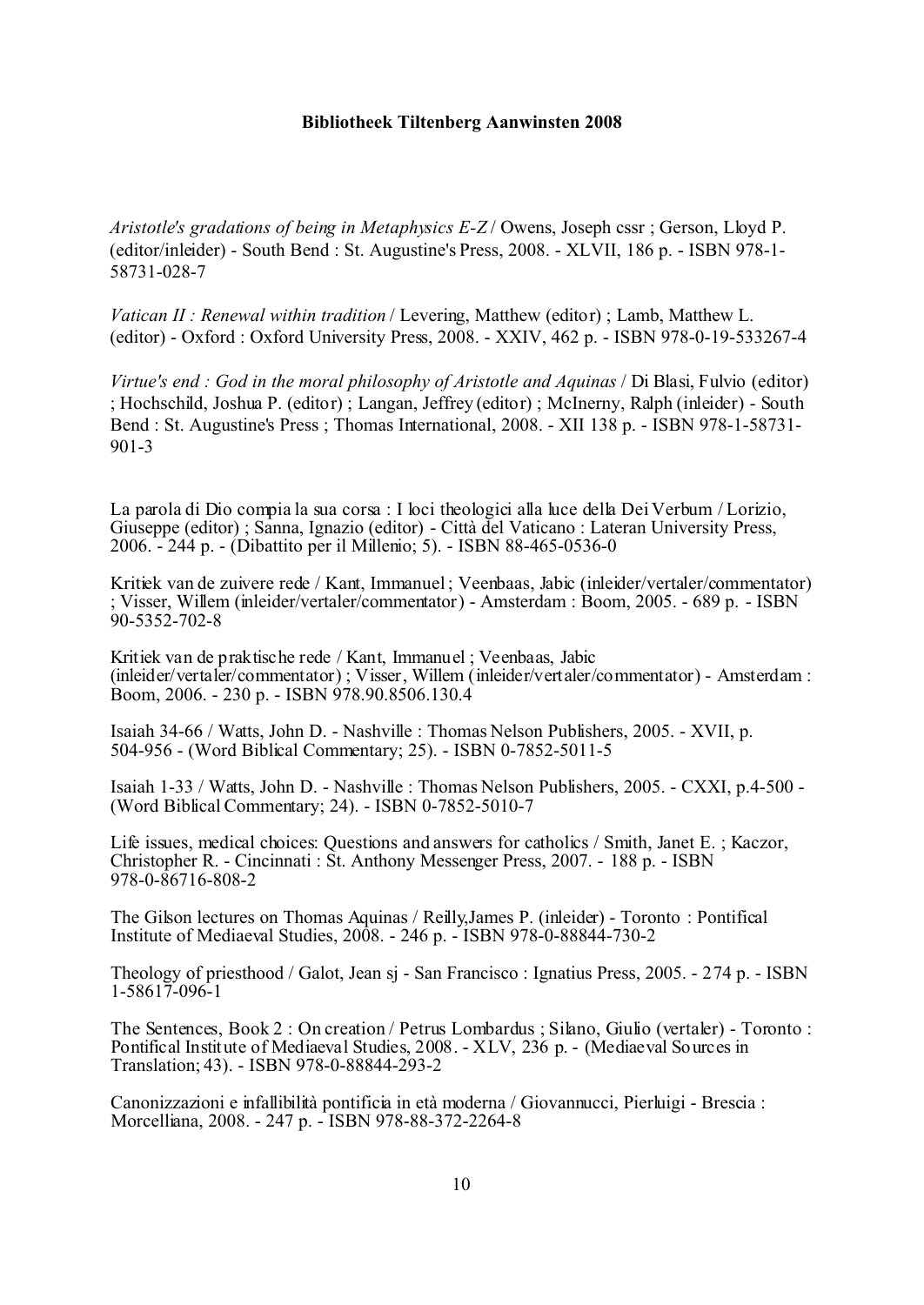Geloof, waarheid en tolerantie: Het christendom en de wereldgodsdiensten / Ratzinger, Joseph - Tielt : Lannoo, 2008. - 235 p. - ISBN 978 90 209 78322

Insegnamenti di Benedetto XVI. III, 2 2007 (Luglio-Dicembre) / Benedictus XVI - Città del Vaticano : Libreria Editrice Vaticana, 2008. - XXVI, 1064 p. + ill. - ISBN 978-88-209-8071-9

God and his image : An outline of biblical theology / Barthélemy, Dominique op - San Francisco : Ignatius Press, 2007. - 296 p. - ISBN 978-1-58617-082-0

Catherine of Siena. Spiritual Development in Her Life and Teaching / McDermott, Thomas op - New Jersey : Paulist Press, 2008. - 344 p. - ISBN 978-0-8091-4547-8

Katholische Glaubenswelt. Wahrheit und Gestalt / Scheffczyk, Leo ; Benedictus XVI ; Nebel, Johannes fso (inleider) - Paderborn/München/Wien/Zürich : Schöningh, 2008. - XXXI, 292 p. - ISBN 978-3-506-76563-5

Caeremoniale Episcoporum : Editio Princeps (1600) : Edizione anastatica, introduzione e appendice / Sodi, Manlio (a cura di) ; Triacca, Achille Maria (a cura di) ; Foti, Gabriella (medewerker) - Città del Vaticano : Libreria Editrice Vaticana, 2000. - XLIV, 346 p. : ill. ; 24 cm. - (Monumenta Liturgica Concilii Tridentini; 4). - ISBN 88-209-7065-1

Missale Romanum ex decreto SS. Concilii Tridentini restitutum summorum pontificum cura recognitum editio typica 1962 / Sodi, Manlio (a cura di) - Città del Vaticano : Libreria Editrice Vaticana, 2007. - (Monumenta Liturgica Piana; 1). - ISBN 978-88-209-7965-2

Heiligen en hun wonderen : UIt de marge van ons erfgoed, van de late middeleeuwen tot heden / Caspers, Charles M. A. (redactie) ; Nissen, Peter J.A. (redactie) ; Raedts, Peter (redactie) - Budel : Damon, 2007. - 167 p. - ISBN 978 90 5573 733 8

The Sentences, Book 2 : On creation / Petrus Lombardus ; Silano, Giulio (vertaler) - Toronto : Pontifical Institute of Mediaeval Studies, 2008. - XLV, 236 p. - (Mediaeval Sources in Translation; 43). - ISBN 978-0-88844-293-2

The gospel according to John (XIII-XXI) / Brown, Raymond Edward - New Haven/London : Yale University Press, 2008. - 1208 p. - (The Anchor Bible; 29A). - ISBN 978-0-300-14072-9

Isaiah 1-33 / Watts, John D. - Nashville : Thomas Nelson Publishers, 2005. - CXXI, p.4-500 - (Word Biblical Commentary; 24). - ISBN 0-7852-5010-7

Isaiah 34-66 / Watts, John D. - Nashville : Thomas Nelson Publishers, 2005. - XVII, p. 504-956 - (Word Biblical Commentary; 25). - ISBN 0-7852-5011-5

Kritiek van de praktische rede / Kant, Immanuel ; Veenbaas, Jabic (inleider/vertaler/commentator) ; Visser, Willem (inleider/vertaler/commentator) - Amsterdam : Boom, 2006. - 230 p. - ISBN 978.90.8506.130.4

Render unto Caesar : Serving the nation by living our catholic beliefs in political life / Chaput, Charles J. ofm cap - New York etc. : Doubleday, 2008. - 258 p. - ISBN 978-0-385-52228-1

Der Papst, die Pille und die Krise der Moral / Twomey, Vincent - Augsburg : Sankt Ulrich Verlag, 2008. - 205 p. - ISBN 978-3-86744-061-5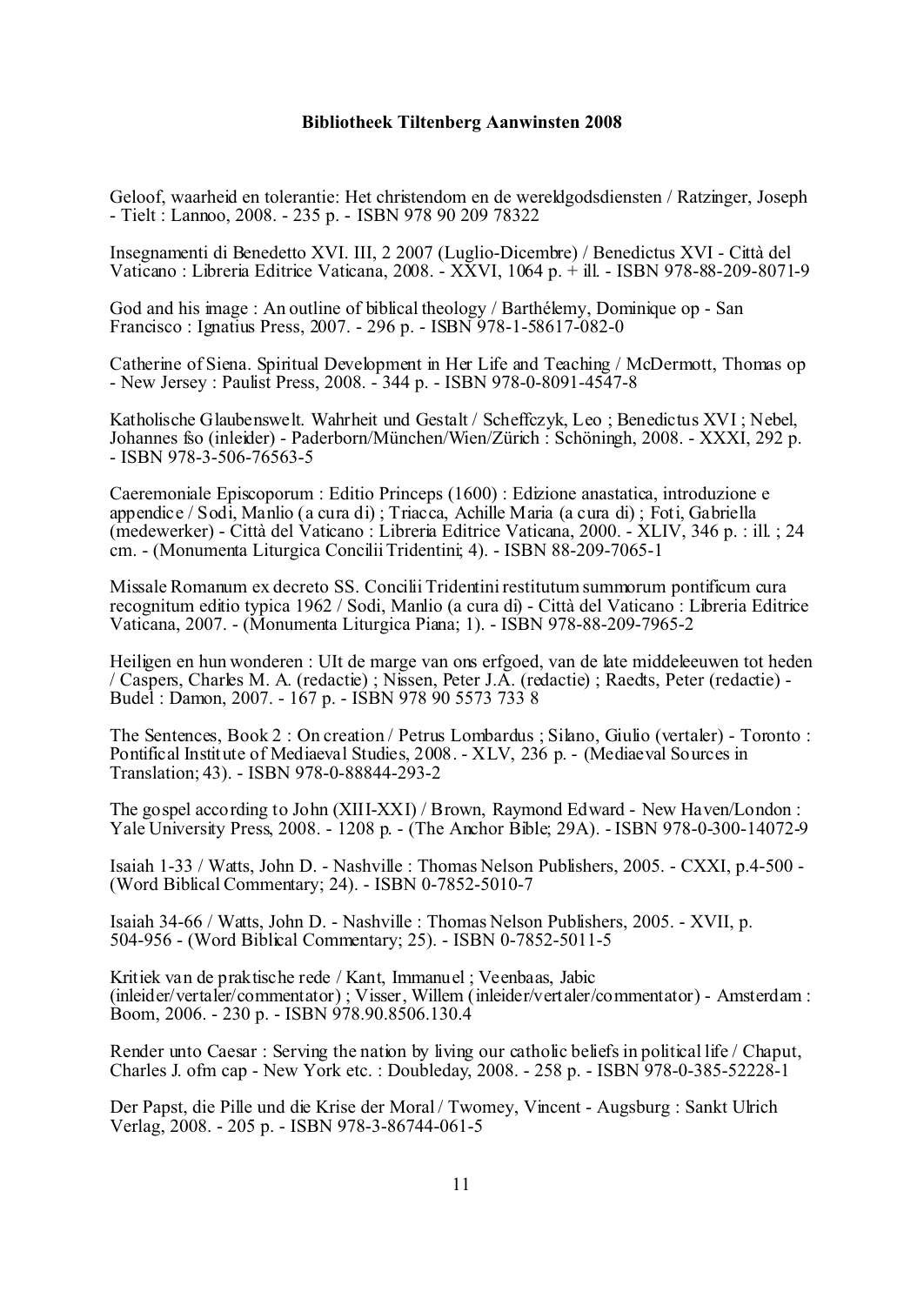Il desiderio di conoscere la verità : Teologia e filosofia a cinque anni da Fides et Ratio / Livi, Antonio (editor) ; Lorizio, Giuseppe (editor) - Roma : Pontificia Università Lateranense, 2005. - 535 p. - ISBN 88-465-0478-X

Studiebijbel : De nieuwe bijbelvertaling met uitleg, achtergronden en illustraties / N.B.V - Heerenveen : Jongbloed, 2008. - 2254 p. - ISBN 978-90-6539-329-6

Maria : Inleiding tot de katholieke leer over de moeder van de Verlosser / Hendriks, Jan W.M. - Assen : Van Gorcum, 2008. - 166 p. - ISBN 978 90 232 4470 7

San Pietro nella letteratura tedesca medievale / Valente Bacci, Anna M. - Louvain-la-Neuve : Fédération internationale des instituts d'études médiévales, 2008. - 223 p. - ISBN 978-2-503-52846-5

Bijbelcommentaar : 1 Kronieken - 2 Kronieken / Paul, M.J. (redacteur) ; van den Brink, G. (redacteur) ; Bette, J.C. (redacteur) - Veenendaal : Centrum voor Bijbelonderzoek, 2008. - 24\* + 732 p. - (Studiebijbel Oude Testament; 5). - ISBN 978-90-77651-05-6 Gnotosolitos parvus / Arnoldus Gheyloven Roterodamus ; Weiler, Anton G. (editor/inleider) - Turnhout : Brepols, 2008. - CLXXVII + 641 p. - (Cor[us christianorum continuatio mediaevalis; 212). - ISBN 978-2-503-05121-5

Suppletio defectuum carmina minora / Alexander Neckam ; Hochgürtel, Peter (editor/inleider) - Turnhout : Brepols, 2008. - CXLVIII + 444 p. - (Corpus christianorum continuatio mediaevalis; 221). - ISBN 978-2-503-052113

Gods sacramentele aanwezigheid in de wereld van vandaag : Hulde aan professor dr. Lambert Leijssen bij zijn emeritaat / Knieps-Port le Roi, Thomas (redactie) ; Boeve, Lieven (redactie) - Leuven/Voorburg : Acco, 2008. - 401 p. - ISBN 978-90-334-6884-1

Manuale di storia liturgica. - 4 volumi. / Righetti, Mario

Pio XII : La verità ti farà libero. Papa Pio XII a cinquant'anni dalla morte / Marchione, Margherita - Città del Vaticano : Libreria Editrice Vaticana, 2008. - 140 p. - ISBN 978-88-209-8103-7

L'uomo e il pontificato (1876-1958) / Pontificio Comitato di Scienze Storiche (corporatie) -Città del Vaticano : Libreria Editrice Vaticana, 2008. - 238 p. - ISBN 978-88-209-8124-2

Der Beginn des Menschenlebens bei Thomas von Aquin / Richter, Paul - Wien/Berlin : Lit Verlag, 2008. - 234 p. - (Studien der Moraltheologie; 38). - ISBN 978-3-8258-1116-7

Het celibaat van de priester : Geschiedenis, theologie en beleving / Hendriks, Jan W.M., 2008. - 87 p. - (Tiltenberg studies; 2). - ISBN 978-1-4092-4441-7

Die Liturgie der alten Kirche : Geschichte und Theologie / Fürst, Alfons - Münster : Aschendorff, 2008. - 310 p. - ISBN 978-3-402-06961-5

God zoeken met de zinnen? De leefwijze van de kerk en de leefwijze van de manicheeërs (De moribus ecclesiae et de moribus manichaeorum) / Augustinus, Aurelius ; Houtsma, Elly (inleider/vertaler/commentator) ; Nota-Renders, Marijke (inleider/vertaler/commentator) ; van